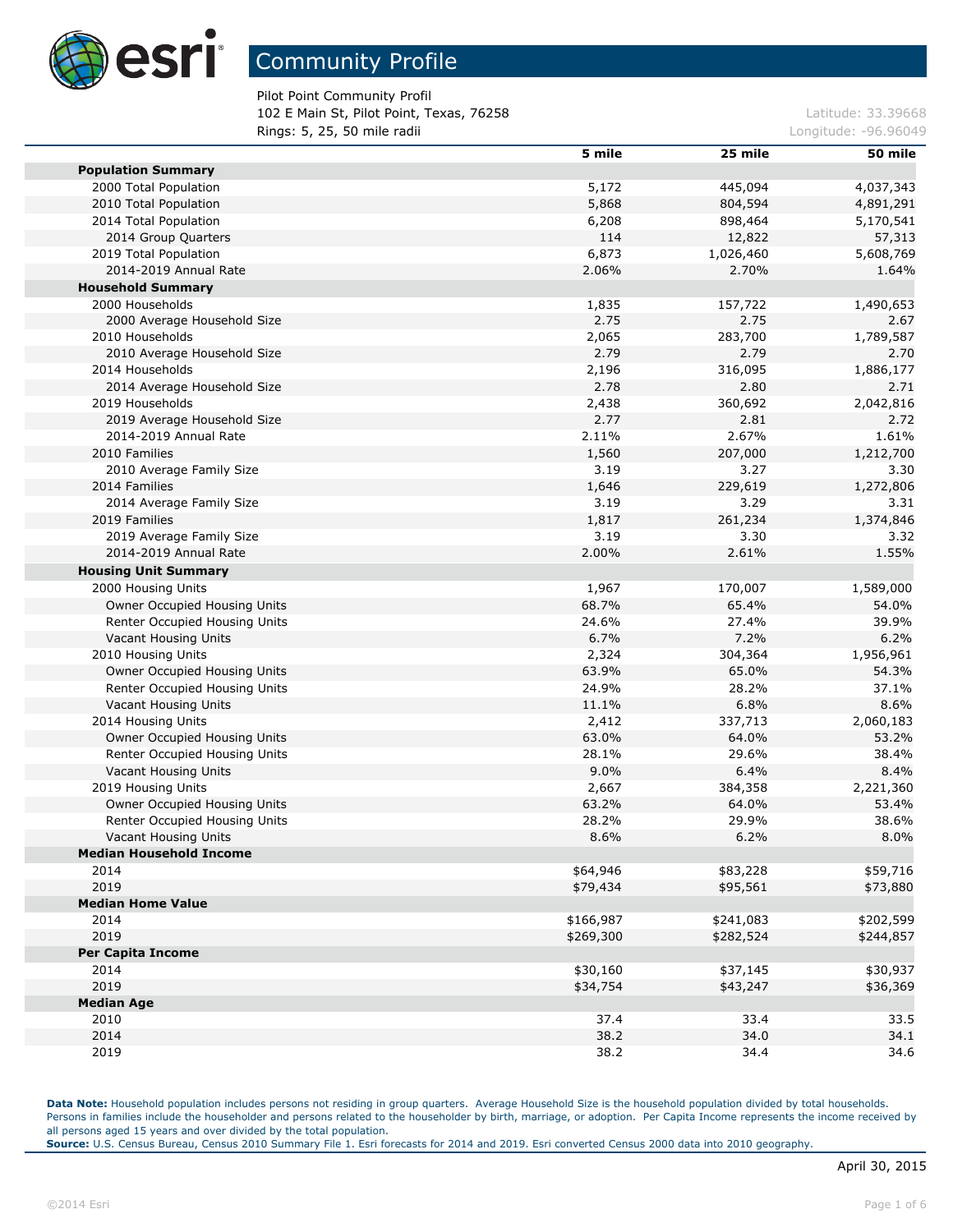

# Community Profile

Pilot Point Community Profil 102 E Main St, Pilot Point, Texas, 76258 Latitude: 33.39668 **Rings: 5, 25, 50 mile radii Longitude: -96.96049 Longitude: -96.96049** 

|                                            | 5 mile         | 25 mile   | 50 mile   |
|--------------------------------------------|----------------|-----------|-----------|
| 2014 Households by Income                  |                |           |           |
| Household Income Base                      | 2,196          | 316,090   | 1,886,164 |
| $<$ \$15,000                               | 8.9%           | 6.8%      | 9.9%      |
| $$15,000 - $24,999$                        | 6.5%           | 6.1%      | 9.5%      |
| \$25,000 - \$34,999                        | 11.5%          | 6.2%      | 9.7%      |
| \$35,000 - \$49,999                        | 8.7%           | 9.0%      | 12.7%     |
| \$50,000 - \$74,999                        | 20.9%          | 16.3%     | 17.2%     |
| \$75,000 - \$99,999                        | 11.4%          | 14.2%     | 12.1%     |
| $$100,000 - $149,999$                      | 20.5%          | 21.0%     | 15.4%     |
| \$150,000 - \$199,999                      | 5.9%           | 11.8%     | 7.1%      |
| $$200,000+$                                | 5.7%           | 8.7%      | 6.5%      |
| Average Household Income                   | \$85,908       | \$104,744 | \$84,300  |
| 2019 Households by Income                  |                |           |           |
| Household Income Base                      | 2,438          | 360,687   | 2,042,803 |
| $<$ \$15,000                               | 7.4%           | 5.9%      | 8.9%      |
| $$15,000 - $24,999$                        | 4.2%           | 4.1%      | 6.8%      |
| \$25,000 - \$34,999                        | 8.5%           | 4.5%      | 7.5%      |
| \$35,000 - \$49,999                        | 7.7%           | 7.6%      | 11.6%     |
| \$50,000 - \$74,999                        | 18.8%          | 13.8%     | 15.7%     |
| \$75,000 - \$99,999                        | 14.8%          | 16.2%     | 14.8%     |
| $$100,000 - $149,999$                      | 24.3%          | 21.7%     | 17.0%     |
| \$150,000 - \$199,999                      | 7.4%           | 14.4%     | 9.1%      |
| \$200,000+                                 | 6.8%           | 11.7%     | 8.6%      |
| Average Household Income                   | \$98,589       | \$122,134 | \$99,265  |
| 2014 Owner Occupied Housing Units by Value |                |           |           |
| Total                                      | 1,519          | 216,018   | 1,095,620 |
| $<$ \$50,000                               | 5.7%           | 3.0%      | 3.9%      |
| \$50,000 - \$99,999                        | 15.5%          | 5.2%      | 10.7%     |
| $$100,000 - $149,999$                      | 23.6%          | 9.8%      | 16.7%     |
| \$150,000 - \$199,999                      | 15.4%          | 17.7%     | 18.0%     |
| \$200,000 - \$249,999                      | 9.6%           | 17.5%     | 14.0%     |
| \$250,000 - \$299,999                      | 7.4%           | 12.8%     | 9.7%      |
| \$300,000 - \$399,999                      | 7.5%           | 16.1%     | 11.5%     |
| \$400,000 - \$499,999                      | 4.3%           | 8.4%      | 6.0%      |
| \$500,000 - \$749,999                      | 5.9%           | 6.8%      | 5.7%      |
| \$750,000 - \$999,999                      | 1.7%           | 1.2%      | 1.4%      |
| $$1,000,000 +$                             | 3.3%           | 1.6%      | 2.4%      |
| Average Home Value                         | \$250,510      | \$289,251 | \$264,674 |
| 2019 Owner Occupied Housing Units by Value |                |           |           |
| Total                                      | 1,686          | 245,886   | 1,185,448 |
| $<$ \$50,000                               | 1.8%           | 1.1%      | 2.1%      |
| \$50,000 - \$99,999                        | 4.6%           | 2.1%      | 6.4%      |
| $$100,000 - $149,999$                      | 11.4%          | 4.6%      | 9.9%      |
| \$150,000 - \$199,999                      | 12.1%          | 13.5%     | 16.5%     |
|                                            |                |           | 16.7%     |
| \$200,000 - \$249,999                      | 13.1%          | 18.8%     | 12.6%     |
| \$250,000 - \$299,999                      | 18.2%<br>13.2% | 15.4%     | 13.4%     |
| \$300,000 - \$399,999                      |                | 17.7%     |           |
| \$400,000 - \$499,999                      | 9.3%           | 11.2%     | 8.1%      |
| \$500,000 - \$749,999                      | 7.7%           | 9.6%      | 7.3%      |
| \$750,000 - \$999,999                      | 3.9%           | 3.9%      | 3.8%      |
| $$1,000,000 +$                             | 4.7%           | 2.3%      | 3.1%      |
| Average Home Value                         | \$348,427      | \$350,045 | \$319,642 |

Data Note: Income represents the preceding year, expressed in current dollars. Household income includes wage and salary earnings, interest dividends, net rents, pensions, SSI and welfare payments, child support, and alimony.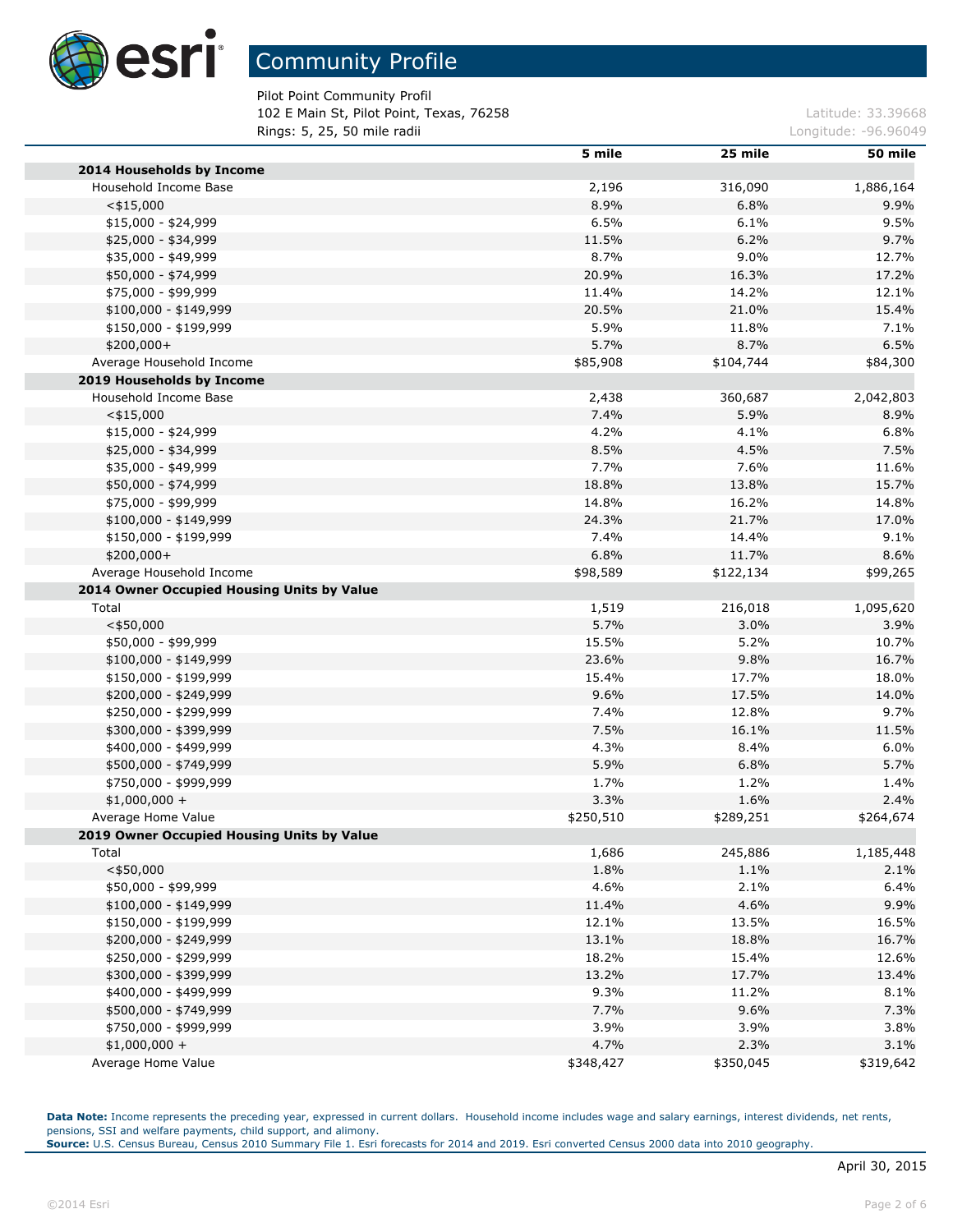

Pilot Point Community Profil 102 E Main St, Pilot Point, Texas, 76258 Latitude: 33.39668 **Rings: 5, 25, 50 mile radii Longitude: -96.96049 Longitude: -96.96049** 

|                        | 5 mile | 25 mile   | 50 mile   |
|------------------------|--------|-----------|-----------|
| 2010 Population by Age |        |           |           |
| Total                  | 5,865  | 804,593   | 4,891,292 |
| $0 - 4$                | 6.2%   | 7.9%      | 7.8%      |
| $5 - 9$                | 7.9%   | 8.7%      | 7.8%      |
| $10 - 14$              | 7.8%   | 8.1%      | 7.5%      |
| $15 - 24$              | 13.4%  | 13.7%     | 13.8%     |
| $25 - 34$              | 11.3%  | 14.2%     | 15.3%     |
| $35 - 44$              | 14.0%  | 17.2%     | 15.1%     |
| 45 - 54                | 14.9%  | 13.9%     | 14.1%     |
| $55 - 64$              | 11.5%  | 8.9%      | 9.7%      |
| $65 - 74$              | 7.7%   | 4.7%      | 5.1%      |
| $75 - 84$              | 3.6%   | 2.1%      | 2.7%      |
| $85 +$                 | 1.6%   | 0.8%      | 1.0%      |
| $18 +$                 | 73.1%  | 71.0%     | 72.5%     |
| 2014 Population by Age |        |           |           |
| Total                  | 6,207  | 898,464   | 5,170,542 |
| $0 - 4$                | 6.0%   | 7.6%      | 7.4%      |
| $5 - 9$                | 6.5%   | 8.2%      | 7.6%      |
| $10 - 14$              | 7.7%   | 8.3%      | 7.5%      |
| $15 - 24$              | 13.4%  | 14.1%     | 14.0%     |
| $25 - 34$              | 12.4%  | 13.4%     | 14.8%     |
| $35 - 44$              | 13.2%  | 16.3%     | 14.5%     |
| $45 - 54$              | 14.5%  | 14.1%     | 13.7%     |
| $55 - 64$              | 12.0%  | 9.5%      | 10.6%     |
| $65 - 74$              | 9.0%   | 5.6%      | 6.1%      |
| $75 - 84$              | 3.7%   | 2.2%      | 2.7%      |
| $85 +$                 | 1.5%   | 0.8%      | 1.1%      |
| $18 +$                 | 75.4%  | 71.7%     | 73.4%     |
| 2019 Population by Age |        |           |           |
| Total                  | 6,874  | 1,026,462 | 5,608,768 |
| $0 - 4$                | 6.2%   | 7.7%      | 7.5%      |
| $5 - 9$                | 6.3%   | 8.1%      | 7.4%      |
| $10 - 14$              | 6.7%   | 8.2%      | 7.4%      |
| $15 - 24$              | 12.4%  | 13.4%     | 13.3%     |
| $25 - 34$              | 14.4%  | 13.4%     | 15.0%     |
| $35 - 44$              | 12.2%  | 16.1%     | 14.3%     |
| $45 - 54$              | 13.1%  | 13.3%     | 12.7%     |
| $55 - 64$              | 13.1%  | 10.1%     | 11.2%     |
| $65 - 74$              | 9.4%   | 6.3%      | 7.1%      |
| 75 - 84                | 4.7%   | 2.6%      | 3.1%      |
| $85 +$                 | 1.5%   | 0.8%      | 1.1%      |
| $18 +$                 | 76.4%  | 71.7%     | 73.6%     |
|                        |        |           |           |
| 2010 Population by Sex |        |           |           |
| Males                  | 2,966  | 395,680   | 2,419,650 |
| Females                | 2,902  | 408,913   | 2,471,641 |
| 2014 Population by Sex |        |           |           |
| Males                  | 3,144  | 441,983   | 2,559,790 |
| Females                | 3,064  | 456,481   | 2,610,750 |
| 2019 Population by Sex |        |           |           |
| Males                  | 3,479  | 504,946   | 2,778,420 |
| Females                | 3,394  | 521,514   | 2,830,349 |

**Source:** U.S. Census Bureau, Census 2010 Summary File 1. Esri forecasts for 2014 and 2019. Esri converted Census 2000 data into 2010 geography.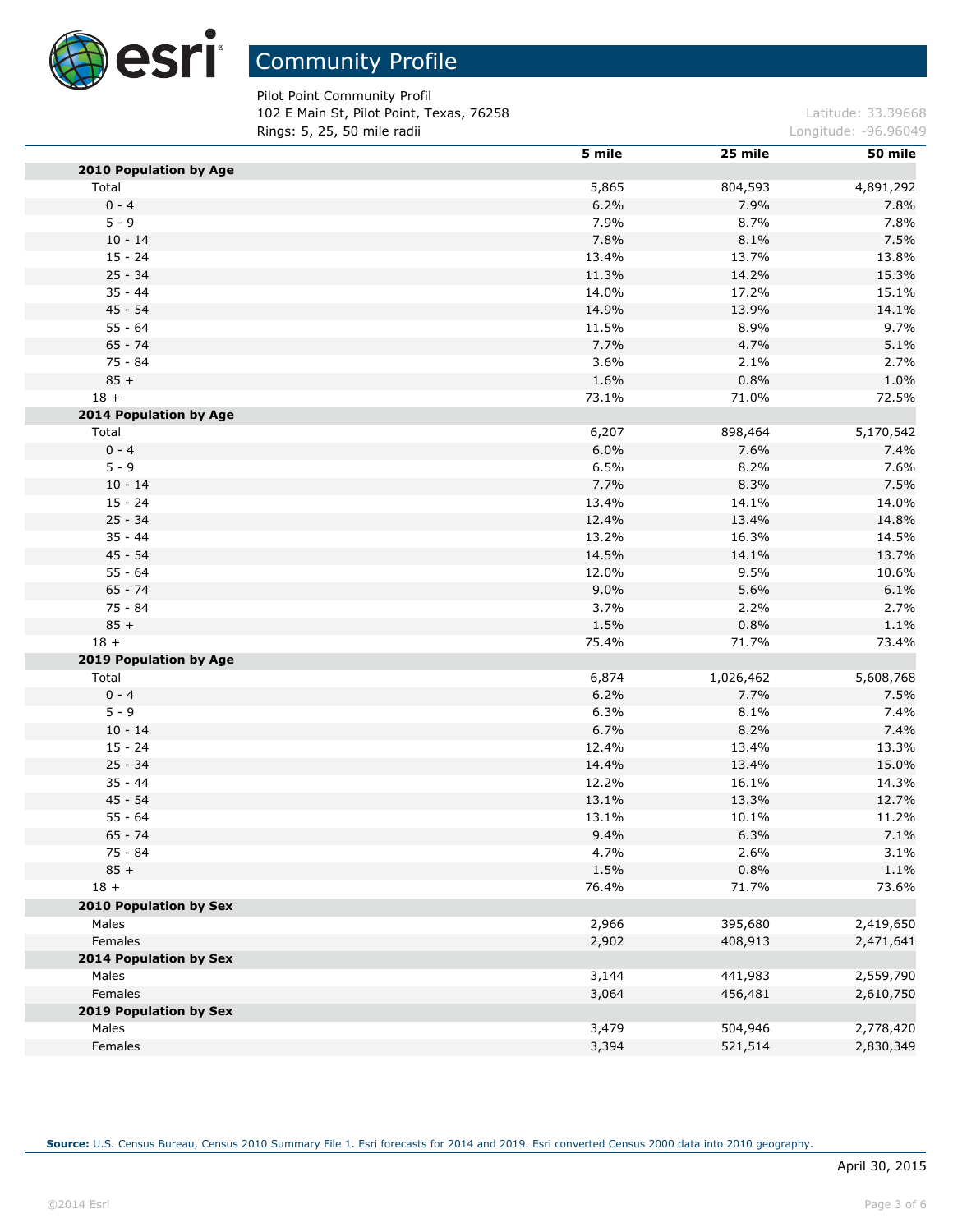

Pilot Point Community Profil 102 E Main St, Pilot Point, Texas, 76258 Latitude: 33.39668 **Rings: 5, 25, 50 mile radii Longitude: -96.96049 Longitude: -96.96049** 

|                                                    | 5 mile | 25 mile   | 50 mile   |
|----------------------------------------------------|--------|-----------|-----------|
| 2010 Population by Race/Ethnicity                  |        |           |           |
| Total                                              | 5,867  | 804,593   | 4,891,291 |
| White Alone                                        | 80.5%  | 76.5%     | 66.7%     |
| <b>Black Alone</b>                                 | 2.6%   | 7.5%      | 12.4%     |
| American Indian Alone                              | 1.4%   | 0.7%      | 0.8%      |
| Asian Alone                                        | 0.5%   | 7.0%      | 6.2%      |
| Pacific Islander Alone                             | 0.1%   | 0.1%      | 0.1%      |
| Some Other Race Alone                              | 12.3%  | 5.3%      | 10.9%     |
| Two or More Races                                  | 2.6%   | 2.9%      | 2.9%      |
| Hispanic Origin                                    | 22.4%  | 15.8%     | 28.2%     |
| Diversity Index                                    | 57.7   | 56.3      | 72.4      |
| 2014 Population by Race/Ethnicity                  |        |           |           |
| Total                                              | 6,209  | 898,464   | 5,170,541 |
| White Alone                                        | 78.0%  | 73.8%     | 65.0%     |
| <b>Black Alone</b>                                 | 3.0%   | 8.6%      | 12.7%     |
| American Indian Alone                              | 1.5%   | 0.7%      | 0.8%      |
| Asian Alone                                        | 0.5%   | 7.9%      | 6.8%      |
| Pacific Islander Alone                             | 0.1%   | 0.1%      | 0.1%      |
| Some Other Race Alone                              | 14.0%  | 5.8%      | 11.5%     |
| Two or More Races                                  | 2.8%   | 3.2%      | 3.2%      |
| Hispanic Origin                                    | 25.2%  | 17.1%     | 29.6%     |
| Diversity Index                                    | 62.0   | 60.0      | 74.1      |
| 2019 Population by Race/Ethnicity                  |        |           |           |
| Total                                              | 6,873  | 1,026,460 | 5,608,770 |
| White Alone                                        | 74.8%  | 70.3%     | 62.8%     |
| <b>Black Alone</b>                                 | 3.6%   | 10.0%     | 13.1%     |
| American Indian Alone                              | 1.6%   | 0.7%      | 0.8%      |
| Asian Alone                                        | 0.6%   | 9.1%      | 7.6%      |
| Pacific Islander Alone                             | 0.1%   | 0.1%      | 0.1%      |
| Some Other Race Alone                              | 16.2%  | 6.3%      | 12.0%     |
| Two or More Races                                  | 3.1%   | 3.5%      | 3.5%      |
| Hispanic Origin                                    | 28.7%  | 18.9%     | 31.6%     |
| Diversity Index                                    | 66.9   | 64.5      | 76.3      |
| 2010 Population by Relationship and Household Type |        |           |           |
| Total                                              | 5,868  | 804,594   | 4,891,291 |
| In Households                                      | 98.0%  | 98.4%     | 98.8%     |
| In Family Households                               | 87.4%  | 85.8%     | 84.0%     |
| Householder                                        | 26.3%  | 25.7%     | 24.8%     |
| Spouse                                             | 21.1%  | 21.0%     | 18.3%     |
| Child                                              | 33.2%  | 33.8%     | 33.6%     |
| Other relative                                     | 4.3%   | 3.6%      | 5.1%      |
| Nonrelative                                        | 2.6%   | 1.7%      | 2.2%      |
| In Nonfamily Households                            | 10.6%  | 12.6%     | 14.8%     |
| In Group Quarters                                  | 2.0%   | 1.6%      | 1.2%      |
| <b>Institutionalized Population</b>                | 2.0%   | 0.6%      | 0.7%      |
| Noninstitutionalized Population                    | 0.0%   | 1.0%      | 0.5%      |

Data Note: Persons of Hispanic Origin may be of any race. The Diversity Index measures the probability that two people from the same area will be from different race/ ethnic groups. **Source:** U.S. Census Bureau, Census 2010 Summary File 1. Esri forecasts for 2014 and 2019. Esri converted Census 2000 data into 2010 geography.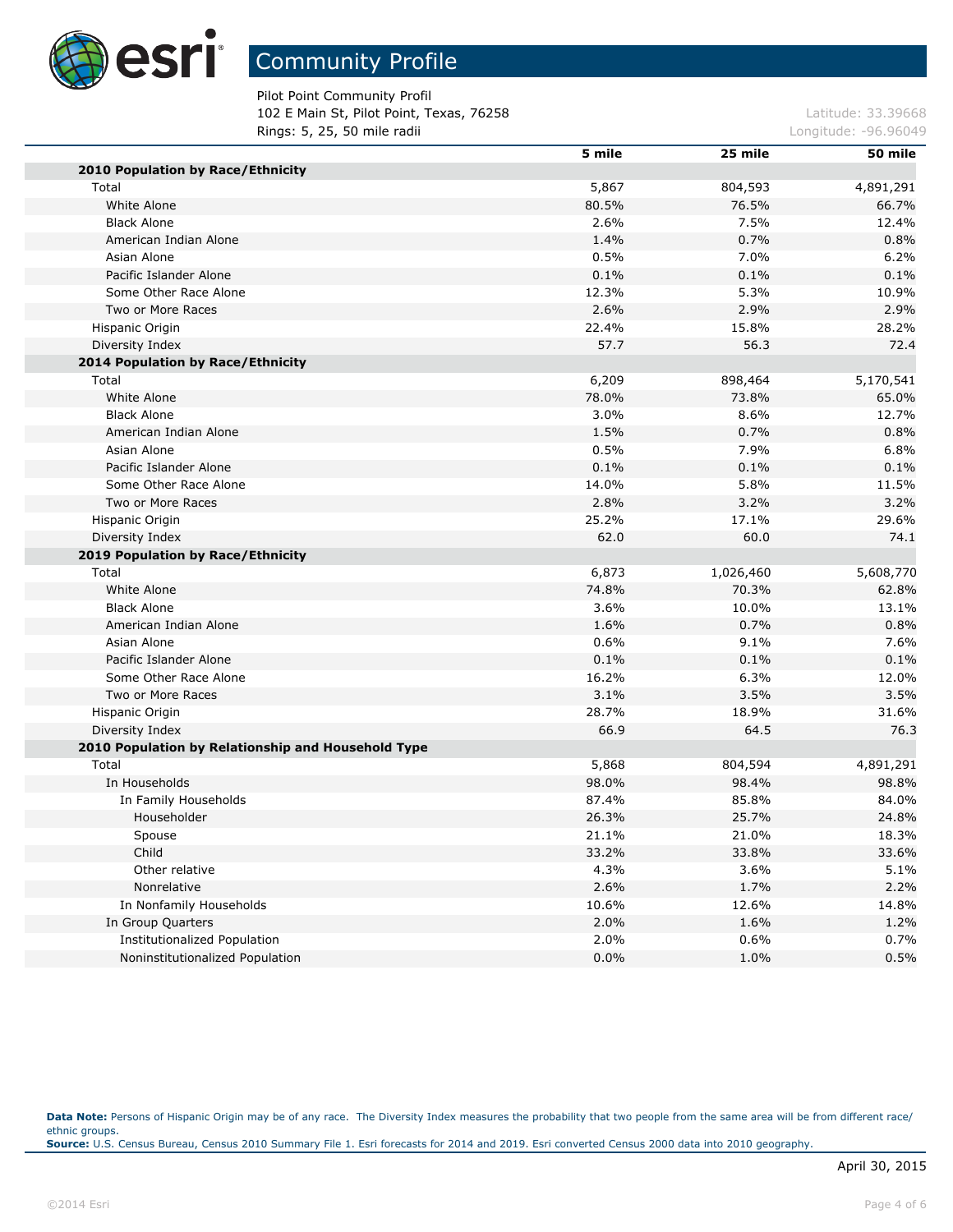

### Community Profile

Pilot Point Community Profil 102 E Main St, Pilot Point, Texas, 76258 Latitude: 33.39668 **Rings: 5, 25, 50 mile radii Longitude: -96.96049 Longitude: -96.96049** 

|                                               | 5 mile | 25 mile | 50 mile   |
|-----------------------------------------------|--------|---------|-----------|
| 2014 Population 25+ by Educational Attainment |        |         |           |
| Total                                         | 4,118  | 555,996 | 3,285,198 |
| Less than 9th Grade                           | 8.6%   | 3.5%    | 7.8%      |
| 9th - 12th Grade, No Diploma                  | 10.3%  | 4.5%    | 8.3%      |
| High School Graduate                          | 20.4%  | 14.5%   | 18.0%     |
| <b>GED/Alternative Credential</b>             | 3.1%   | 3.0%    | 3.4%      |
| Some College, No Degree                       | 30.3%  | 23.2%   | 22.1%     |
| Associate Degree                              | 4.6%   | 7.7%    | 6.5%      |
| Bachelor's Degree                             | 13.4%  | 29.7%   | 22.6%     |
| Graduate/Professional Degree                  | 9.2%   | 13.9%   | 11.0%     |
| 2014 Population 15+ by Marital Status         |        |         |           |
| Total                                         | 4,950  | 682,270 | 4,007,559 |
| <b>Never Married</b>                          | 24.2%  | 26.2%   | 30.6%     |
| Married                                       | 61.1%  | 60.8%   | 54.2%     |
| Widowed                                       | 7.8%   | 3.4%    | 4.4%      |
| Divorced                                      | 7.0%   | 9.6%    | 10.9%     |
| 2014 Civilian Population 16+ in Labor Force   |        |         |           |
| Civilian Employed                             | 95.0%  | 95.0%   | 94.1%     |
| Civilian Unemployed                           | 5.0%   | 5.0%    | 5.9%      |
| 2014 Employed Population 16+ by Industry      |        |         |           |
| Total                                         | 2,861  | 444,518 | 2,547,351 |
| Agriculture/Mining                            | 6.6%   | 1.6%    | 1.3%      |
| Construction                                  | 11.7%  | 4.9%    | 7.3%      |
| Manufacturing                                 | 12.4%  | 10.1%   | 10.3%     |
| <b>Wholesale Trade</b>                        | 2.0%   | 2.8%    | 2.9%      |
| <b>Retail Trade</b>                           | 9.4%   | 12.1%   | 11.3%     |
| <b>Transportation/Utilities</b>               | 3.9%   | 4.3%    | 5.8%      |
| Information                                   | 1.2%   | 2.8%    | 2.3%      |
| Finance/Insurance/Real Estate                 | 5.9%   | 10.8%   | 9.5%      |
| <b>Services</b>                               | 44.2%  | 47.6%   | 46.6%     |
| <b>Public Administration</b>                  | 2.8%   | 3.0%    | 2.7%      |
| 2014 Employed Population 16+ by Occupation    |        |         |           |
| Total                                         | 2,861  | 444,519 | 2,547,351 |
| <b>White Collar</b>                           | 54.2%  | 71.8%   | 63.2%     |
| Management/Business/Financial                 | 22.9%  | 21.4%   | 17.0%     |
| Professional                                  | 12.3%  | 24.3%   | 20.6%     |
| <b>Sales</b>                                  | 8.2%   | 13.2%   | 11.6%     |
| Administrative Support                        | 10.8%  | 12.9%   | 14.0%     |
| Services                                      | 17.0%  | 14.0%   | 15.9%     |
| <b>Blue Collar</b>                            | 28.8%  | 14.2%   | 20.9%     |
| Farming/Forestry/Fishing                      | 5.9%   | 0.2%    | 0.2%      |
| Construction/Extraction                       | 10.3%  | 3.3%    | 5.9%      |
| Installation/Maintenance/Repair               | 2.0%   | 2.9%    | 3.5%      |
| Production                                    | 9.9%   | 3.8%    | 5.5%      |
| <b>Transportation/Material Moving</b>         | 0.7%   | 4.0%    | 5.8%      |
|                                               |        |         |           |

**Source:** U.S. Census Bureau, Census 2010 Summary File 1. Esri forecasts for 2014 and 2019. Esri converted Census 2000 data into 2010 geography.